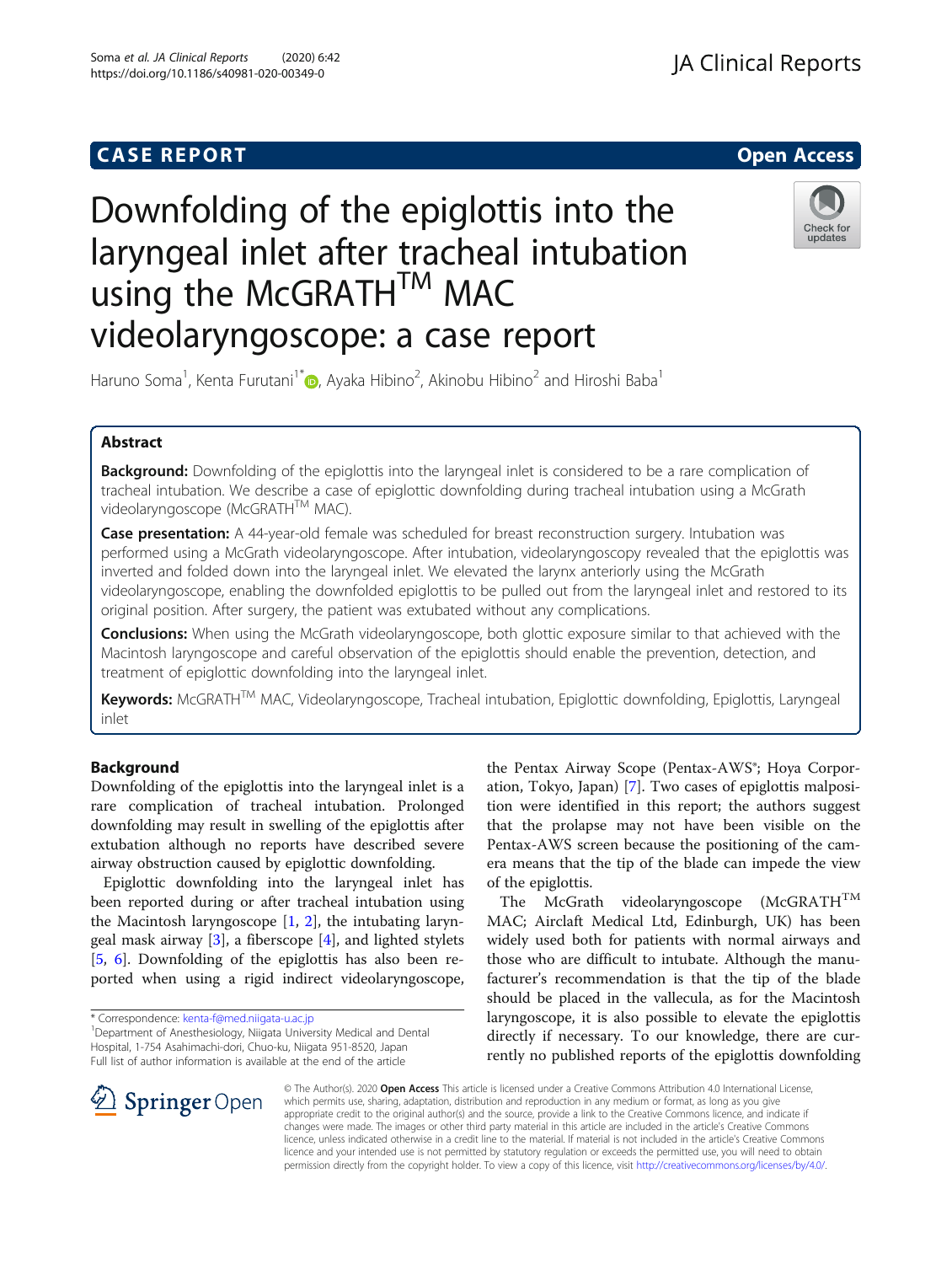into the laryngeal inlet when using the McGrath videolaryngoscope. Here, we describe a case of epiglottic downfolding during tracheal intubation using the McGrath videolaryngoscope.

## Case presentation

Written informed consent was obtained from the patient for publication of this case report and accompanying images. In our institution, case reports are exempted from IRB approval.

A 44-year-old female (height 151.5 cm, weight 49.5 kg) was scheduled for breast reconstruction surgery using a pedicled flap of the latissimus dorsi muscle. Although the patient did not present any complication in her airway during the preoperative evaluation, the anesthesia record of her previous mastectomy procedure stated that tracheal intubation was performed using a McGrath videolaryngoscope due to difficulties using a Macintosh laryngoscope. Therefore, we planned to use a McGrath videolaryngoscope as the first choice to enable a smooth intubation.

General anesthesia was induced and maintained with a continuous infusion of propofol (3.0 μg/ml, target controlled infusion) combined with remifentanil (0.4 μg/kg/ min). Rocuronium bromide (40 mg) was administered intravenously to facilitate tracheal intubation. Neuromuscular monitoring was not used because it was not available at that time. After mask ventilation, intubation was easily performed by an anesthesia resident using a McGrath videolaryngoscope. The resident had experienced approximately 10 cases of tracheal intubation using this device. However, the supervising anesthesiologist who specialized

in difficult airway management suspected that the epiglottis had been inverted by the blade of the McGrath videolaryngoscope and pushed into the laryngeal inlet. After fixation of the endotracheal tube, the supervising anesthesiologist attempted to gain a detailed view of the condition of the epiglottis using McGrath videolaryngoscopy. It was established that the epiglottis was prolapsed; it had been pushed into the laryngeal inlet along with the endotracheal tube (Fig. 1a).

Although we believed that the problem would be easily solved by extubation, we discussed another solution because her subsequent intubation might have proved to be difficult even though the initial intubation had been easy to achieve. Firstly, we attempted to elevate the larynx in an anterior direction using the McGrath videolaryngoscope aiming to restore the epiglottis to its normal position by widening the laryngeal space. We inserted the tip of the McGrath blade carefully into the vallecula. When the larynx was elevated anteriorly, we were fortunately able to pull the downfolded epiglottis out from the laryngeal inlet and restored it to its original position (Fig. 1b). We observed only a little submucosal hemorrhage on the surface of the epiglottis and no swelling. Approximately 8 h after the surgery, the patient was extubated smoothly without respiratory symptoms. No postoperative complications were observed except for slight hoarseness.

### **Discussion**

This case report suggests that downfolding of the epiglottis into the laryngeal inlet can occur during tracheal



McGrath videolaryngoscope blade. Only slight submucosal hemorrhage can be observed on the surface of the epiglottis (arrow), and swelling has not occurred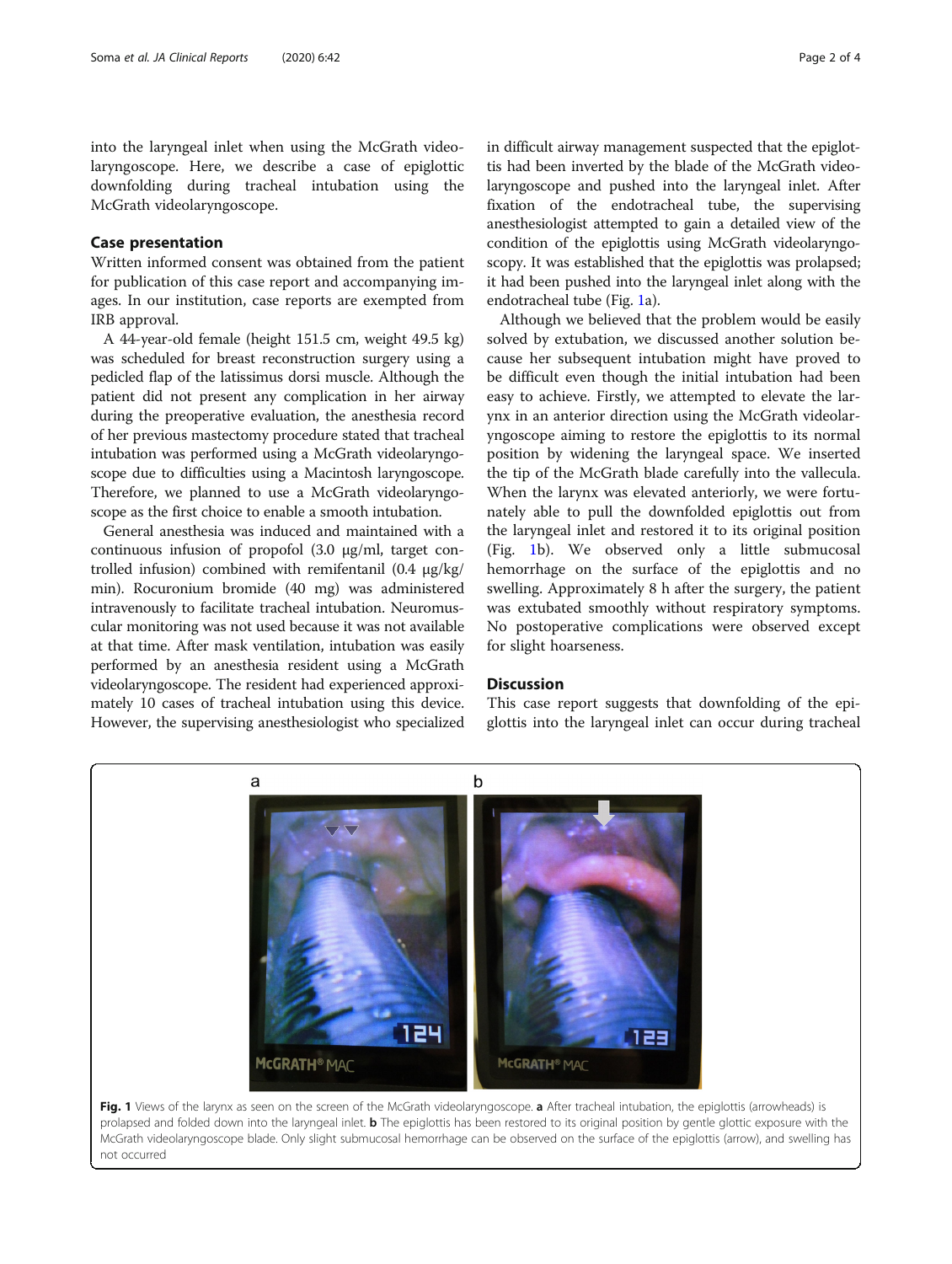intubation when using the McGrath videolaryngoscope and that the downfolded epiglottis can be restored to its original position by gentle glottic exposure using the McGrath blade. Epiglottic downfolding into the laryngeal inlet has been considered to be a rare complication of tracheal intubation [[7\]](#page-3-0). However, as anesthesiologists rarely observe the larynx after tracheal intubation, this prolapse may occur much more frequently than it was currently thought. Although there are fortunately no reports of severe complications associated with the downfolding of the epiglottis, prolonged prolapse of the epiglottis may cause swelling, resulting in airway obstruction [[1\]](#page-3-0). Therefore, if possible, the position of the epiglottis should be carefully observed during tracheal intubation to reduce the risk of prolonged prolapse.

Epiglottic downfolding into the laryngeal inlet has been reported to be associated with blind intubation techniques such as supraglottic airway-guided intubation [[3\]](#page-3-0), fiberoptic intubation [\[4](#page-3-0)], and light-guided intubation [[5,](#page-3-0) [6](#page-3-0)] because these techniques do not enable observation of the epiglottis during intubation. However, it can also occur using the Macintosh laryngoscope [\[1,](#page-3-0) [2\]](#page-3-0) or the Pentax-AWS which provide better visualization [[7\]](#page-3-0). A previous case series [\[7\]](#page-3-0) reported that the rate of epiglottis prolapse with the Pentax-AWS was approximately three in 1000 intubations. In these cases, prolapse was caused by the blade of the Pentax-AWS as it passed along the anterior larynx. To prevent this complication, the authors recommended that the Pentax-AWS blade should be advanced along the posterior aspect of the airway as in the laryngeal mask airway insertion technique [\[7](#page-3-0)]. Epiglottic downfolding into the laryngeal inlet when using the McGrath videolaryngoscope may be caused by the same mechanism as for the Pentax-AWS (Fig. 2a). Although the typical insertion technique for the McGrath videolaryngoscope differs from that of the AWS in that the tip of the blade is usually inserted into the vallecula, as for the Macintosh laryngoscope, the blade can also be used to elevate the epiglottis directly. When it is necessary to elevate the epiglottis directly, we recommend that the blade should be advanced along the posterior aspect of the airway; in other words, the epiglottis should be lifted from the dorsal side to prevent downfolding (Fig. 2b).

There are no established methods to correct epiglottis prolapse. In previous cases, the epiglottis has been restored to its original position using a McCoy-type laryngoscope  $[3]$  $[3]$ , a fiberscope  $[4]$  $[4]$ , endoscopic forceps  $[6]$  $[6]$ , and partial extubation  $[1, 2, 5, 7]$  $[1, 2, 5, 7]$  $[1, 2, 5, 7]$  $[1, 2, 5, 7]$  $[1, 2, 5, 7]$  $[1, 2, 5, 7]$  $[1, 2, 5, 7]$  $[1, 2, 5, 7]$ . In the present case report, the epiglottis prolapse was corrected easily by gentle glottic exposure using the McGrath videolaryngoscope without extubation or the use of any specialized devices. In this case, early detection was a possible reason for success. The problem was easily corrected because the epiglottis was still soft and elastic at the time of detection. If detection is delayed, the epiglottis can become edematous and, thus, more difficult to be restored. Therefore, whenever possible, anesthesiologists should carefully observe the condition of the epiglottis during and immediately after tracheal intubation using the McGrath videolaryngoscope.



videolaryngoscope is passed along the anterior larynx to directly elevate the epiglottis, epiglottic prolapse can occur. However, this could be difficult to be detected because the epiglottis is not visible on the screen of the McGrath videolaryngoscope. **b** If it is necessary to elevate the epiglottis directly, the epiglottis should be lifted from the dorsal side to prevent downfolding